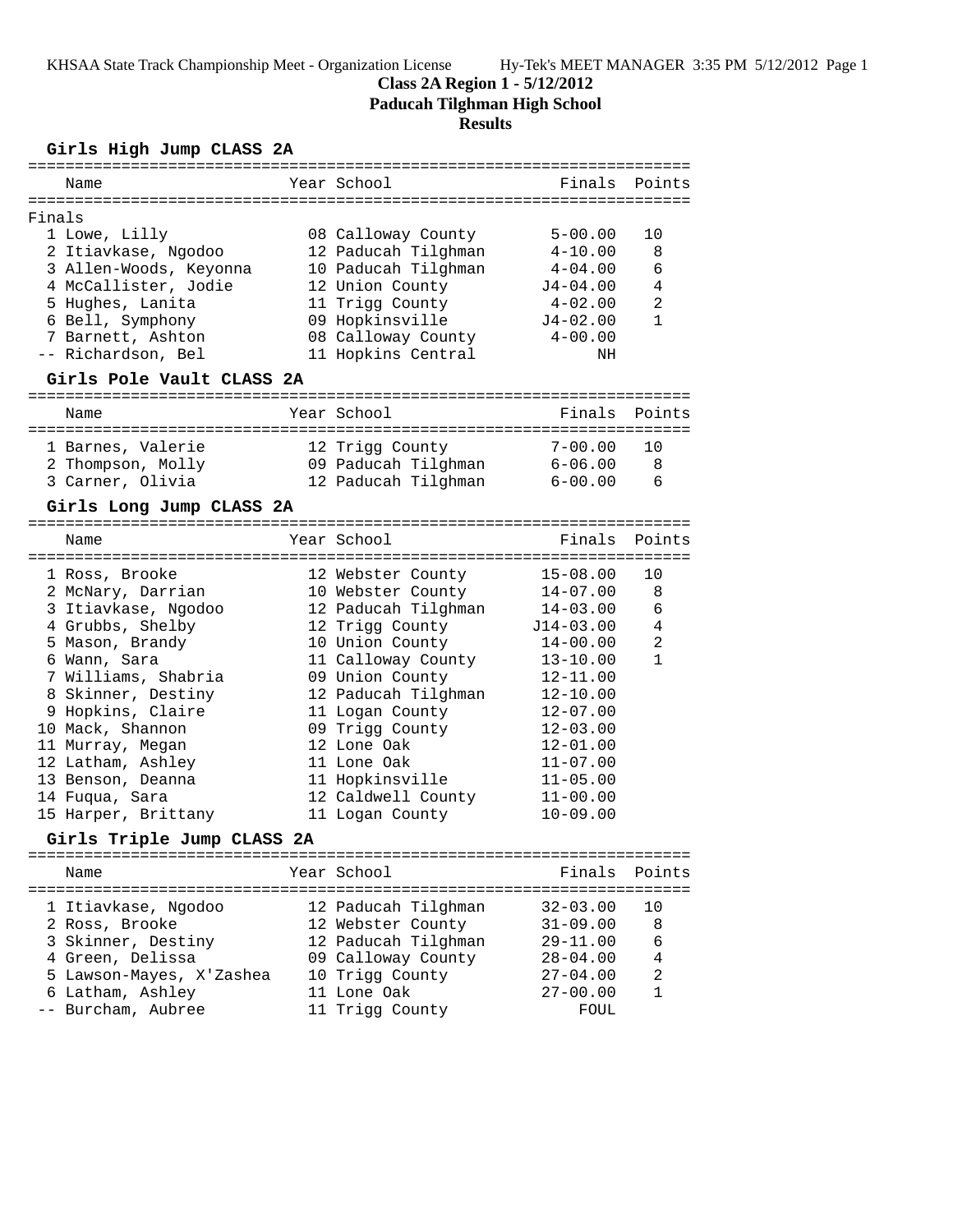## **Class 2A Region 1 - 5/12/2012**

**Paducah Tilghman High School**

# **Results**

#### **Girls Shot Put CLASS 2A**

|                          |                             |  |                     | --------------- |                |  |
|--------------------------|-----------------------------|--|---------------------|-----------------|----------------|--|
|                          | Name                        |  | Year School         | Finals          | Points         |  |
|                          |                             |  |                     |                 |                |  |
|                          | 1 Kendall, Jaycey           |  | 08 Caldwell County  | $33 - 03.00$    | 10             |  |
|                          | 2 Buchannan, Meko           |  | 11 Paducah Tilghman | $31 - 08.50$    | 8              |  |
|                          | 3 Cabiness, Lexie           |  | 11 Hopkinsville     | $31 - 01.50$    | 6              |  |
|                          | 4 Smith, Ja'Leigh           |  | 11 Hopkins Central  | $29 - 05.00$    | 4              |  |
|                          | 5 Mimms, DeArisha           |  | 11 Caldwell County  | $28 - 02.50$    | $\overline{2}$ |  |
|                          | 6 Frazier, Erin             |  | 10 Union County     | $28 - 02.00$    | 1              |  |
|                          | 7 Edwards, Jazmyn           |  | 10 Hopkinsville     | $25 - 07.00$    |                |  |
|                          | 8 Mayher, Hayley            |  | 11 Logan County     | $25 - 05.50$    |                |  |
|                          | 8 Skinner, Destiny          |  | 12 Paducah Tilghman | $25 - 05.50$    |                |  |
|                          | 10 Flatt, Krysten           |  | 09 Logan County     | $24 - 10.50$    |                |  |
|                          | 11 Rakowski, Kaitlyn        |  | 10 Trigg County     | $24 - 09.50$    |                |  |
|                          | 12 Hendricks, Emilee        |  | 09 Trigg County     | $24 - 03.50$    |                |  |
|                          | 13 Travis, Lauren           |  | 09 Lone Oak         | $21 - 05.00$    |                |  |
|                          | 14 Womack, Calley           |  | 08 Lone Oak         | $20 - 08.50$    |                |  |
|                          |                             |  |                     |                 |                |  |
|                          | Girls Discus Throw CLASS 2A |  |                     |                 |                |  |
|                          | Name                        |  | Year School         | Finals          | Points         |  |
|                          |                             |  |                     | =============   |                |  |
|                          | 1 Mayher, Hayley            |  | 11 Logan County     | $97 - 01$       | 10             |  |
|                          | 2 Taylor, Alexis            |  | 12 Paducah Tilghman | $86 - 02$       | 8              |  |
|                          | 3 Taylor, Ali               |  | 12 Paducah Tilghman | $81 - 09$       | 6              |  |
|                          | 4 Murray, Megan             |  | 12 Lone Oak         | $77 - 05$       | 4              |  |
|                          | 5 Frazier, Erin             |  | 10 Union County     | $74 - 02$       | 2              |  |
|                          | 6 Cabiness, Lexie           |  | 11 Hopkinsville     | $73 - 07$       | $\mathbf{1}$   |  |
|                          | 7 Rakowski, Kaitlyn         |  | 10 Trigg County     | $66 - 05$       |                |  |
|                          | 8 Bush, Bethany             |  | 08 Logan County     | $65 - 00$       |                |  |
|                          |                             |  |                     | $63 - 04$       |                |  |
|                          | 9 Edwards, Jazmyn           |  | 10 Hopkinsville     |                 |                |  |
|                          | 10 Mimms, DeArisha          |  | 11 Caldwell County  | $62 - 07$       |                |  |
|                          | 11 Kendall, Jaycey          |  | 08 Caldwell County  | $58 - 03$       |                |  |
|                          | 12 Smith, Ja'Leigh          |  | 11 Hopkins Central  | $50 - 06$       |                |  |
|                          | 13 Drury, Brooklyn          |  | 08 Webster County   | $45 - 07$       |                |  |
| Boys High Jump CLASS 2A  |                             |  |                     |                 |                |  |
|                          |                             |  |                     |                 |                |  |
|                          | Name                        |  | Year School         | Finals          | Points         |  |
|                          | 1 Hutson, Will              |  | 12 Paducah Tilghman | $6 - 06.00$     | 10             |  |
|                          | 2 Martin, Jakelze           |  | 12 Trigg County     | $6 - 00.00$     | 8              |  |
|                          | 3 Bell, Robert              |  | 11 Hopkinsville     | $J6 - 00.00$    | 6              |  |
|                          | 4 Campbell, Chris           |  | 11 Hopkins Central  | $5 - 08.00$     | 4              |  |
|                          | 5 Friedrich, Jacob          |  |                     | $5 - 02.00$     | 2              |  |
|                          |                             |  | 08 Calloway County  |                 | $\mathbf{1}$   |  |
|                          | 6 Hendrix, Jerry            |  | 11 Logan County     | $5 - 00.00$     |                |  |
|                          | 7 Bailey, Hunter            |  | 09 Calloway County  | $J5 - 00.00$    |                |  |
|                          | 8 Cunningham, Romaine       |  | 11 Trigg County     | $J5 - 00.00$    |                |  |
|                          | 9 Kiser, Adam               |  | 12 Lone Oak         | J5-00.00        |                |  |
|                          | -- Walls, AJ                |  | 10 Caldwell County  | NH              |                |  |
| Boys Pole Vault CLASS 2A |                             |  |                     |                 |                |  |
|                          |                             |  | Year School         |                 |                |  |
|                          | Name                        |  |                     | Finals          | Points         |  |
|                          | 1 Wynne, Justin             |  | 12 Paducah Tilghman | $13 - 06.00$    | 10             |  |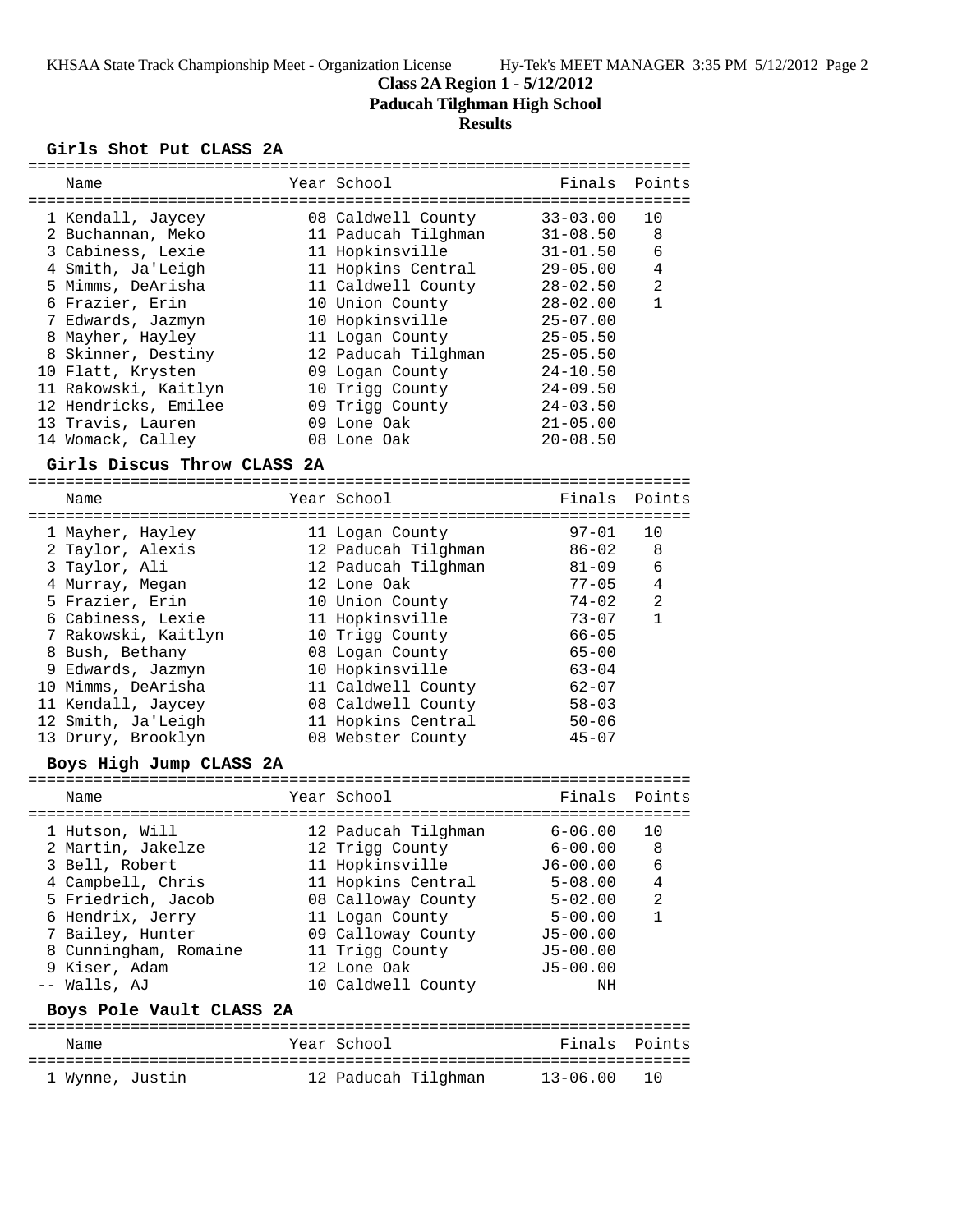## **Class 2A Region 1 - 5/12/2012**

**Paducah Tilghman High School**

#### **Results**

**....Boys Pole Vault CLASS 2A**

| .2010 1010 .0010 .0010 <b>.</b> |                     |              |                |
|---------------------------------|---------------------|--------------|----------------|
| 2 Chinn, Matthew                | 10 Trigg County     | $8 - 00.00$  | 8              |
| Boys Long Jump CLASS 2A         |                     |              |                |
| Name                            | Year School         | Finals       | Points         |
|                                 |                     |              |                |
| 1 Harmon, JD                    | 12 Paducah Tilghman | $21 - 08.50$ | 10             |
| 2 Martin, Jakelze               | 12 Trigg County     | $18 - 06.50$ | 8              |
| 3 Jones, Jayven                 | 10 Trigg County     | $18 - 05.50$ | 6              |
| 4 Rone, Justin                  | 11 Logan County     | $17 - 01.00$ | 4              |
| 5 Stevens, Sam                  | 10 Hopkinsville     | $16 - 03.50$ | 2              |
| 6 Bennett, Markail              | 11 Hopkinsville     | $16 - 02.00$ | $\mathbf{1}$   |
| 7 Foster, Jordan                | 11 Hopkins Central  | $15 - 01.50$ |                |
| 8 Hendrix, Jerry                | 11 Logan County     | $12 - 03.00$ |                |
| -- Kiser, Adam                  | 12 Lone Oak         | FOUL         |                |
| Boys Triple Jump CLASS 2A       |                     |              |                |
| Name                            | Year School         | Finals       | Points         |
|                                 |                     |              |                |
| 1 Harmon, JD                    | 12 Paducah Tilghman | $45 - 03.00$ | 10             |
| 2 Martin, Jakelze               | 12 Trigg County     | $44 - 01.00$ | 8              |
| 3 Sydnor, Michael               | 10 Logan County     | $39 - 06.50$ | 6              |
| 4 Bennett, Markail              | 11 Hopkinsville     | $37 - 03.00$ | $\overline{4}$ |
| 5 Stevens, Sam                  | 10 Hopkinsville     | $36 - 05.00$ | 2              |
| 6 Ellerman, Alex                | 11 Lone Oak         | $36 - 02.50$ | $\mathbf{1}$   |
| 7 Winkler, Eric                 | 10 Calloway County  | $35 - 09.00$ |                |
| 8 Arnett, Zayne                 | 11 Hopkins Central  | $33 - 02.50$ |                |
| 9 Cole, Trevor                  | 08 Webster County   | $32 - 07.50$ |                |
| 10 Drury, Trey                  | 12 Webster County   | $32 - 04.00$ |                |
| 11 Sloan, Damon                 | 08 Hopkins Central  | $30 - 09.00$ |                |
| 12 Ashley, Max                  | 12 Caldwell County  | $24 - 11.00$ |                |
| Boys Shot Put CLASS 2A          |                     |              |                |
| Name                            | Year School         | Finals       | Points         |
|                                 |                     |              |                |
| 1 Overstreet, Derek             | 10 Paducah Tilghman | $45 - 07.50$ | 10             |
| 2 Harvey, Dustin                | 12 Calloway County  | 44-11.50     | 8              |
| 3 Wilkins, Reshawd              | 12 Union County     | 42-03.00     | - 6            |
| 4 Coleman, Tre                  | 10 Paducah Tilghman | $39 - 05.50$ | $\overline{4}$ |
| 5 Givens, Dylan                 | 11 Logan County     | $36 - 11.00$ | 2              |
| 6 Bennett, Markail              | 11 Hopkinsville     | $36 - 08.00$ | 1              |
| 7 Utley, Caleb                  | 09 Webster County   | $35 - 02.00$ |                |
| 8 Killebrew, Lesel              | 11 Hopkinsville     | $34 - 00.00$ |                |
| 9 Johnson, Aaron                | 12 Logan County     | $32 - 10.50$ |                |
| 10 Greer, Tim                   | 12 Trigg County     | $31 - 06.00$ |                |
| 11 Jones, Jayven                | 10 Trigg County     | $30 - 11.00$ |                |
| 12 Beaman, Zach                 | 08 Caldwell County  | $29 - 11.00$ |                |
| 13 Crouch, Cullen               | 12 Calloway County  | $27 - 11.50$ |                |
| 14 Parks, James                 | 10 Caldwell County  | $27 - 02.00$ |                |